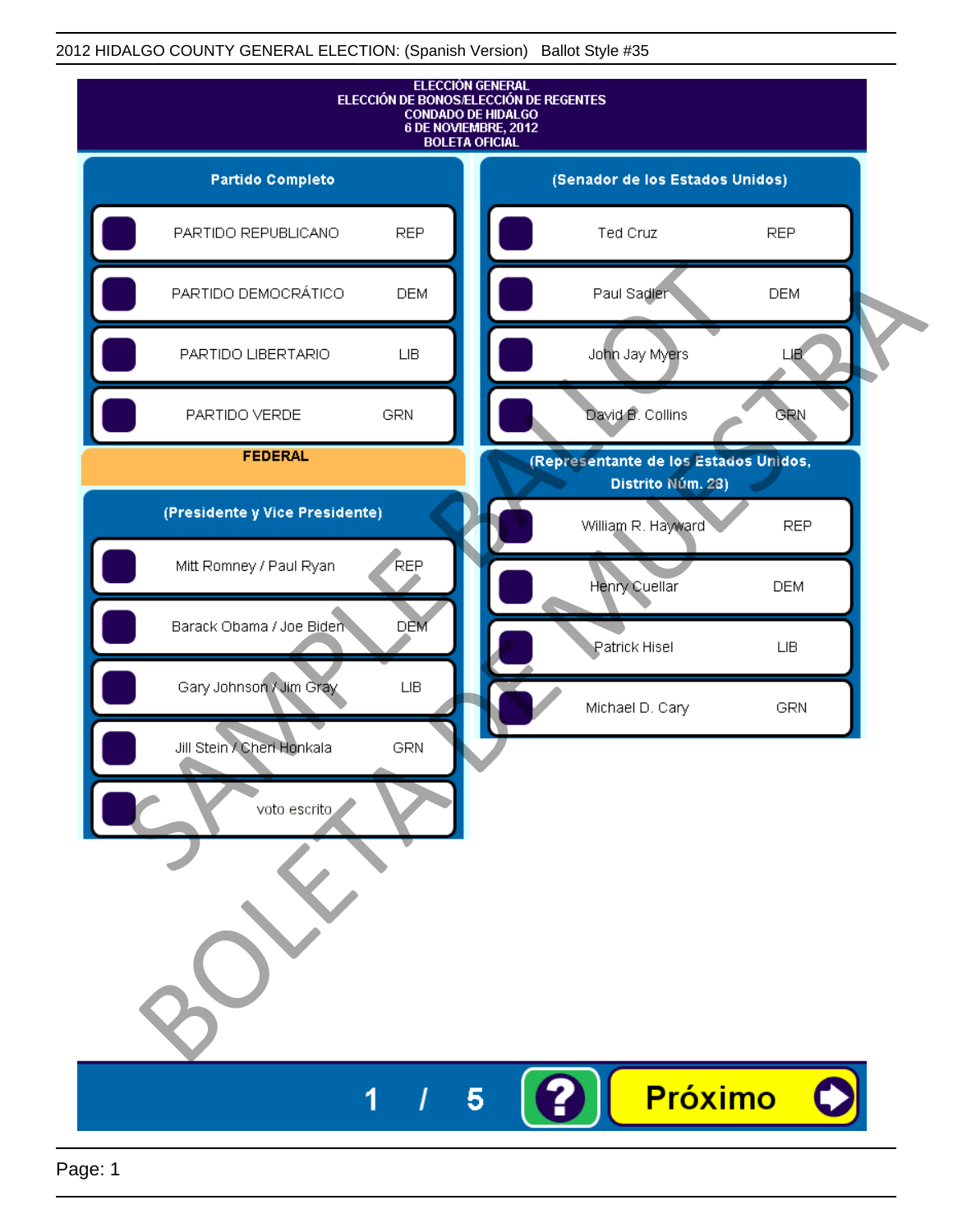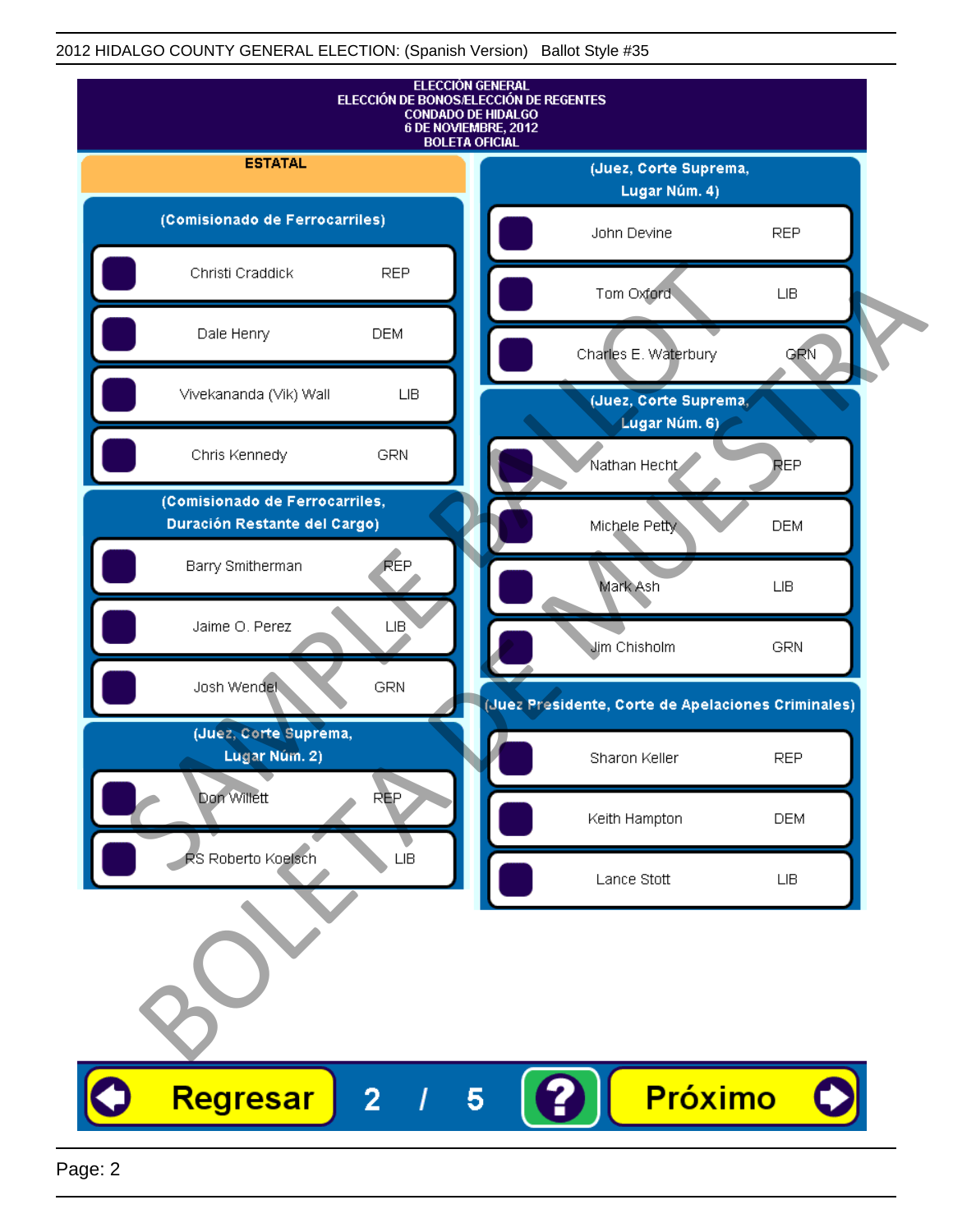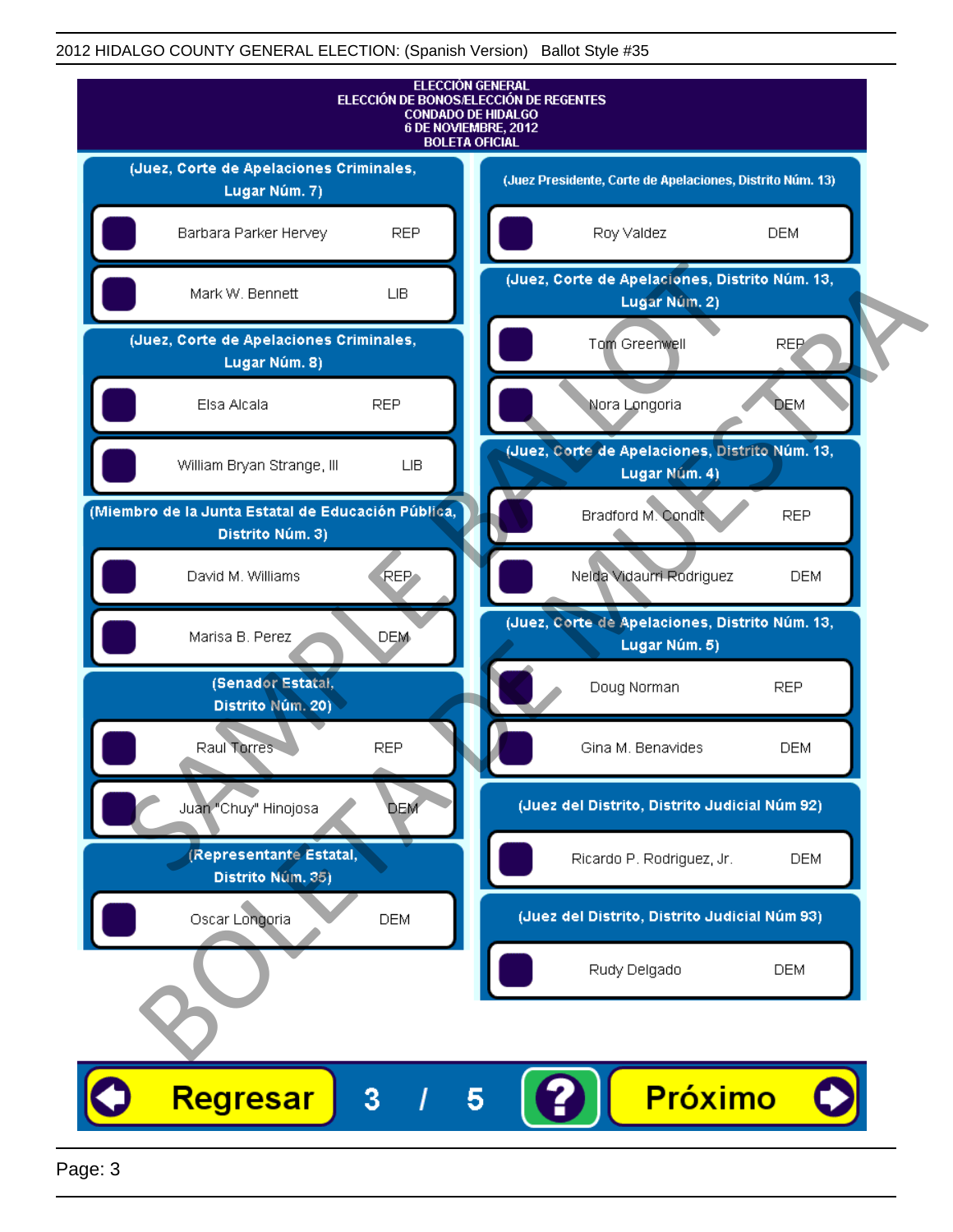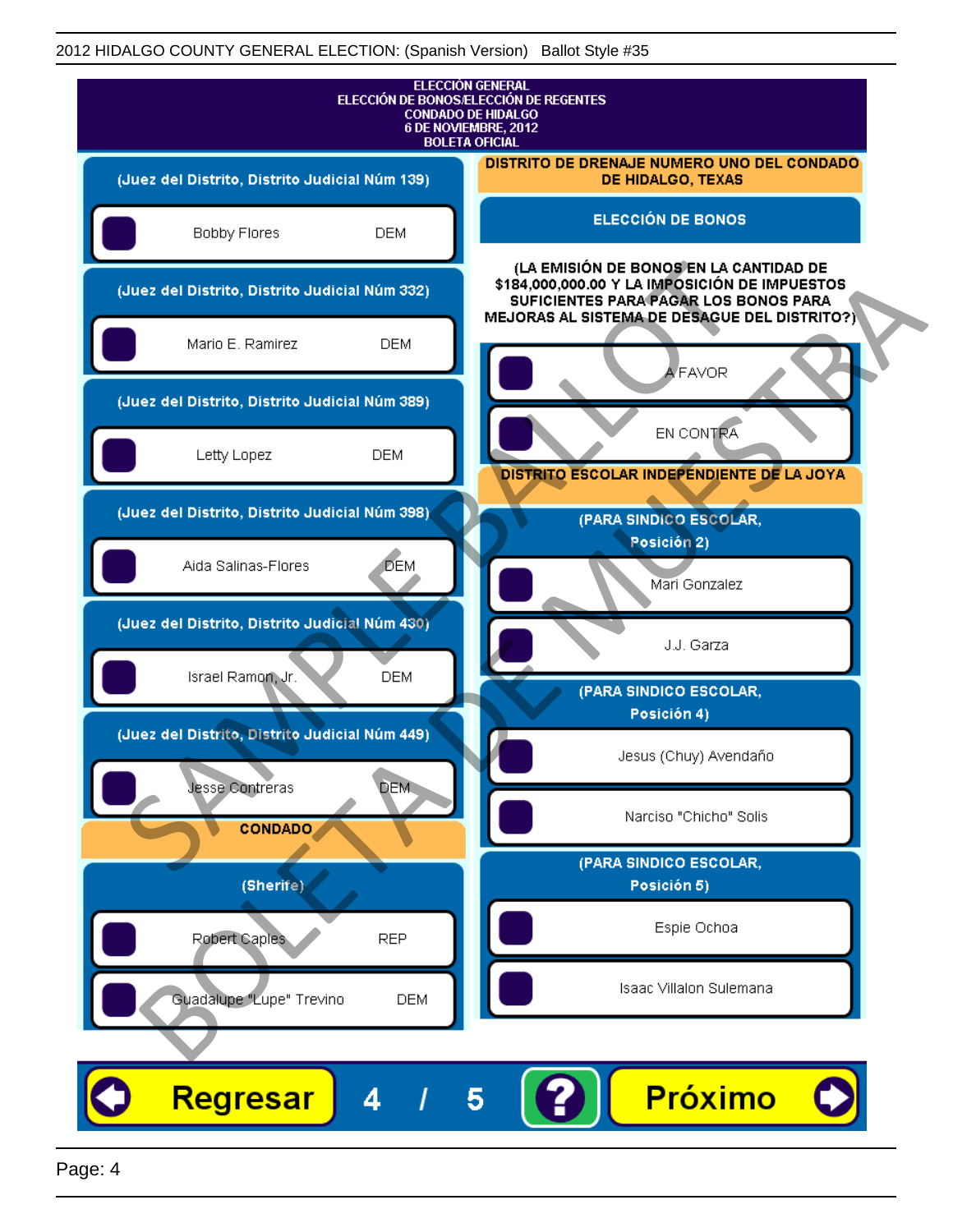|                                               | <b>ELECCIÓN GENERAL</b><br>ELECCIÓN DE BONOS/ELECCIÓN DE REGENTES<br><b>CONDADO DE HIDALGO</b> |
|-----------------------------------------------|------------------------------------------------------------------------------------------------|
| 6 DE NOVIEMBRE, 2012<br><b>BOLETA OFICIAL</b> |                                                                                                |
| (PARA SINDICO ESCOLAR,                        | CANDIDATO SIN CONTENDIENTE DECLARADO ELECTO                                                    |
| Posición 6)                                   | (Juez, Corte de Ley del Condado, Núm. 7)<br>Sergio Valdez (DEM)                                |
| Irene M. Garcia                               | (Asesor-Colector de Impuestos del Condado)<br>Pablo "Paul" Villarreal, Jr. (DEM)               |
| Oscar "Coach" Salinas                         | (Comisionado del Condado, Precincto Núm. 1)<br>A.C. Cuellar Jr. (DEM)                          |
| (PARA SINDICO ESCOLAR,<br>Posición 7)         | (Comisionado del Condado, Precincto Núm. 3)<br>Joe M. Flores (DEM)                             |
| Arnoldo Ochoa                                 | (Juez de Paz, Precinto Núm. 1, Lugar Núm. 1)<br>Gilberto Saenz (DEM) <sup>®</sup>              |
| Joel Garcia                                   | (Juez de Paz, Precinto Núm. 2, Lugar Núm. 1)<br>Robert M. "Bobby" Contreras (DEM)              |
|                                               | (Juez de Paz, Precinto Núm. 3, Lugar Núm. 1)<br>Luis J. Garza (DEM)                            |
|                                               | (Juez de Paz, Precinto Núm. 4, Lugar Núm. 1)<br>Charlie Espingza (DEM)                         |
|                                               | (Agente de policía, Precinto Núm. 1)<br>Celestino Avila Jr. (DEM)                              |
|                                               | (Agente de policía, Precinto Núm. 2)<br>Martin "Marty" Cantú (DEM)                             |
|                                               | (Agente de policía, Precinto Núm. 3)<br>Lazaro "Larry" Gallardo Jr. (DEM)                      |
|                                               | (Agente de policía, Precinto Núm. 4)<br>J.E. "Eddie" Guerra (DEM)                              |
|                                               |                                                                                                |
|                                               |                                                                                                |
|                                               |                                                                                                |
|                                               |                                                                                                |
|                                               |                                                                                                |
|                                               |                                                                                                |
| Regresar<br>5                                 | Revisar                                                                                        |
|                                               | $\overline{\mathbf{5}}$                                                                        |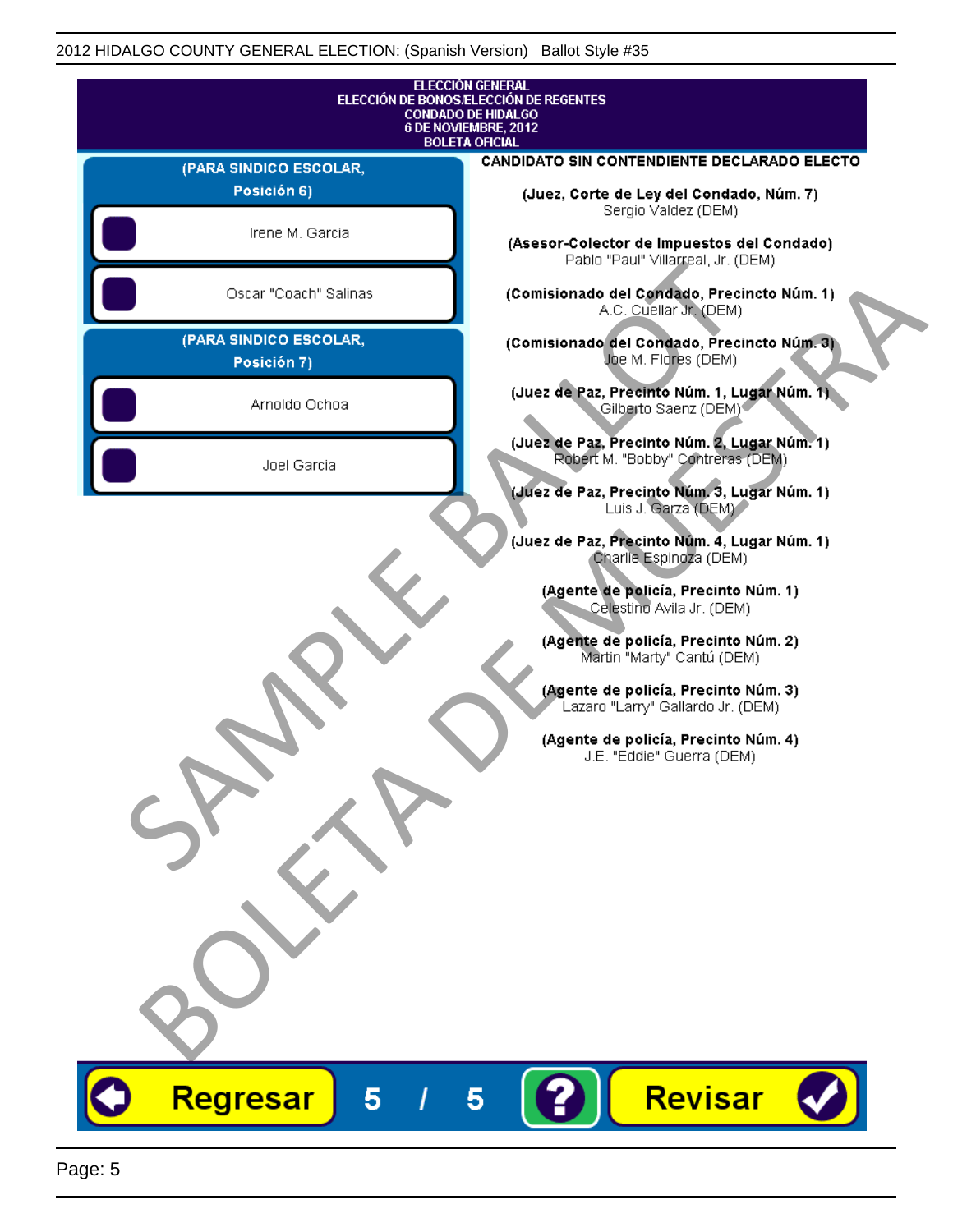Presione el nombre del candidato o el título de la contienda para volver a la contienda.

El botón Votar se iluminará

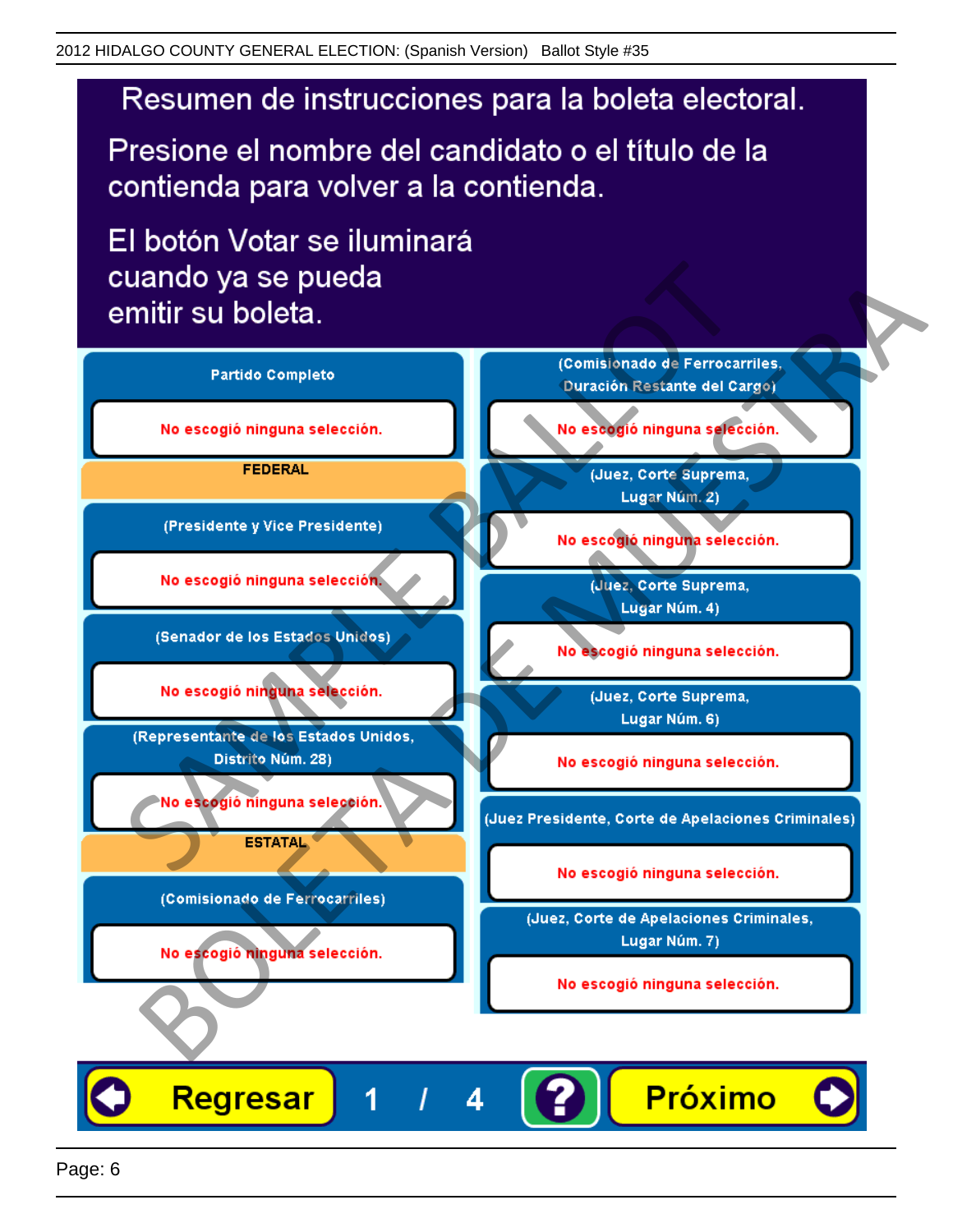Presione el nombre del candidato o el título de la contienda para volver a la contienda.

El botón Votar se iluminará



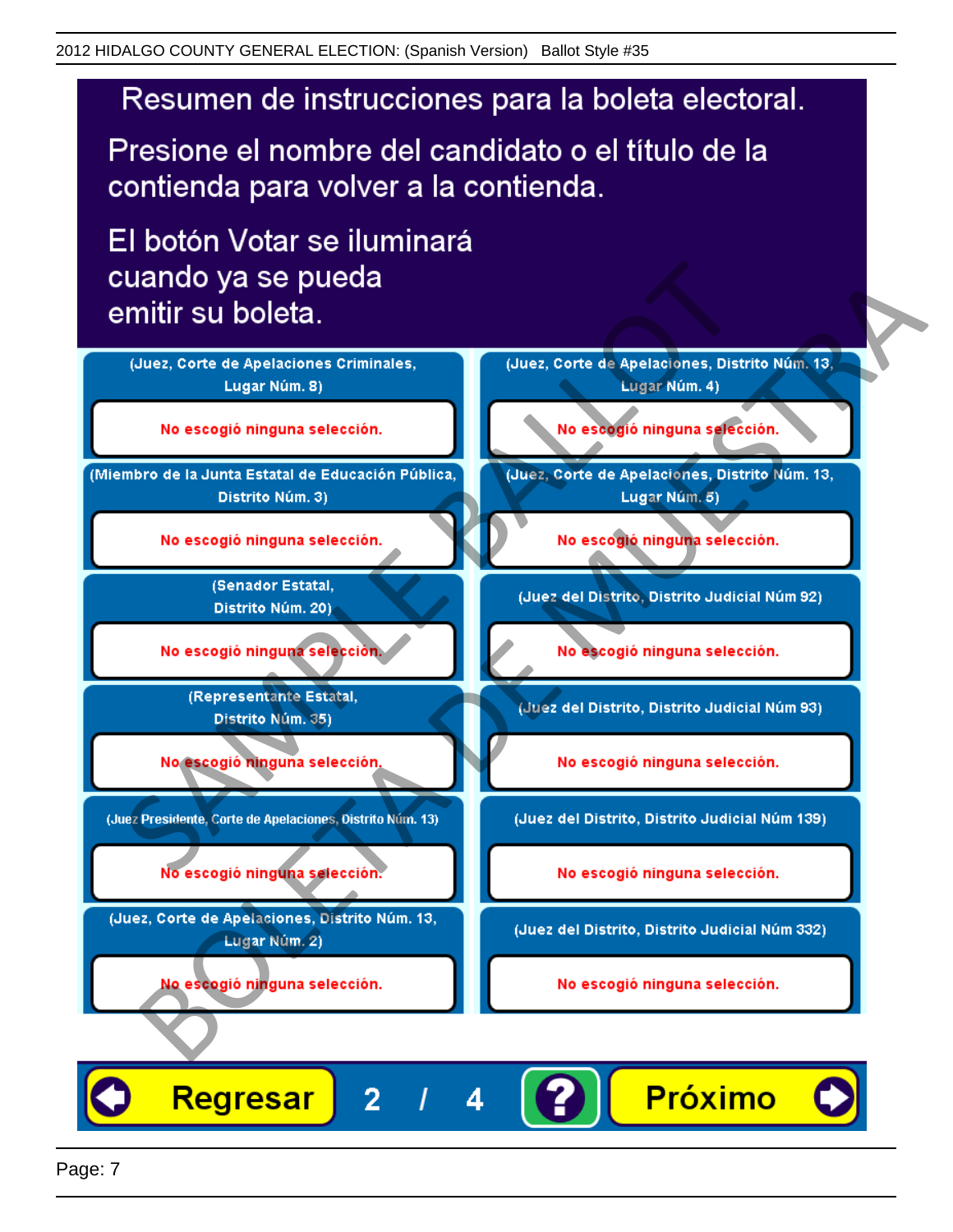Presione el nombre del candidato o el título de la contienda para volver a la contienda.

El botón Votar se iluminará